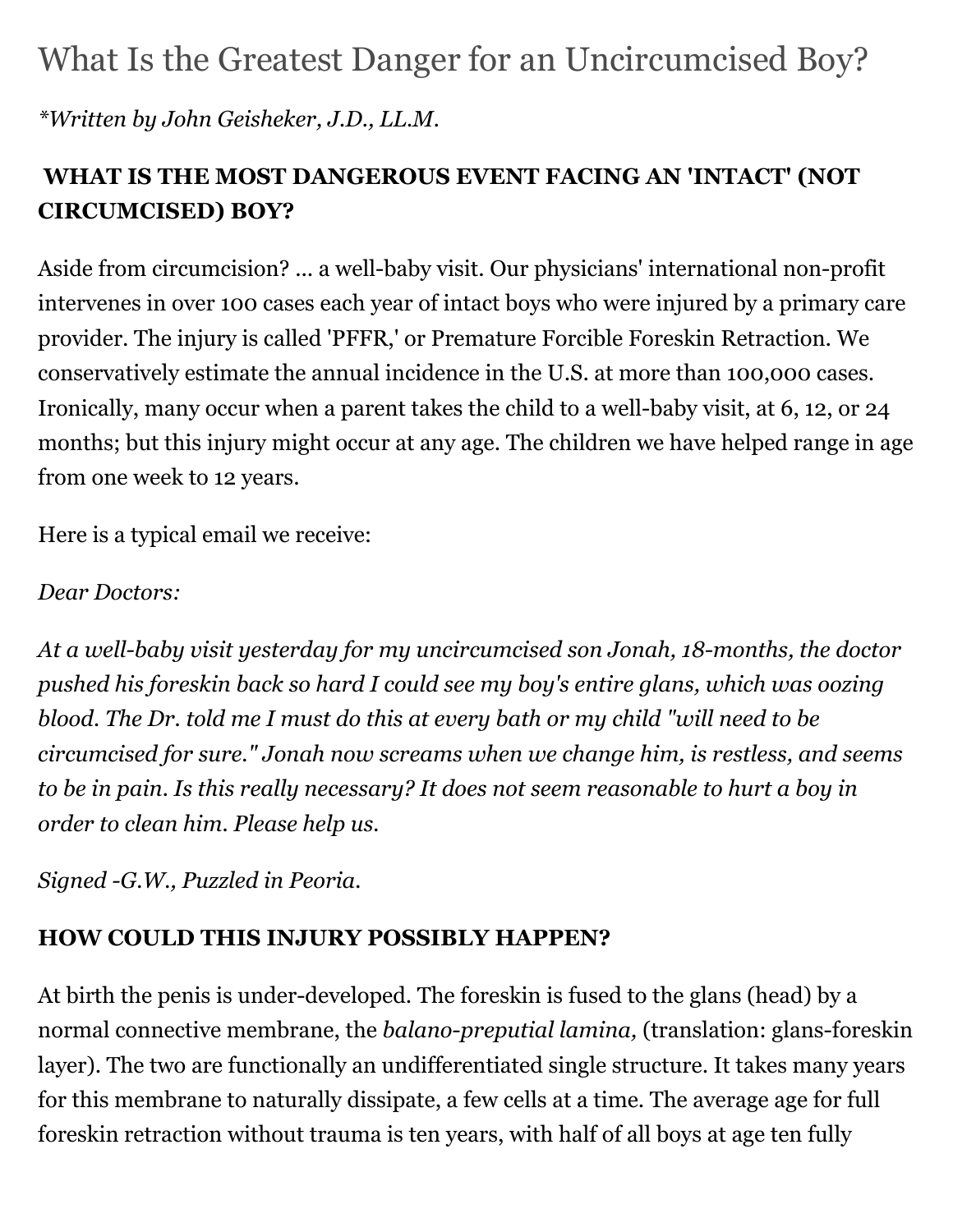retractable, and half not yet so. At age 6, for instance, only 20% of boys are fully retractable (Øster et al., 1968-2005).

Typically this injury occurs when a poorly-trained physician or nurse tells the parent that the child has 'adhesions' (an unnatural tissue connection) which must be separated "for hygiene." He or she will then tear the foreskin from the glans by forcing it towards the abdomen, exposing the entire glans and destroying the boy's protective membrane. Some doctors insert a blunt metal probe or closed hemostat to "lyse the adhesions." Either way, this is intensely painful and [traumatic](https://www.psychologytoday.com/basics/trauma) for the child, as well as exposing him to infection, scarring, and even adult sexual problems.

### **WHAT HAPPENS TO BOYS WHO HAVE BEEN FORCIBLY RETRACTED?**

The trauma of tearing the glans and foreskin apart before they separate naturally will cause intense pain, bleeding, swelling, and expose what was formerly a sterile, internal site to infection. The trauma and subsequent infection may create scarring all the way around the foreskin that will make the it inelastic and thus difficult to retract in later life, when adult hygiene will actually be needed. This condition is called *phimosis*. In older children and adolescents, true *phimosis* is almost invariably due to forced retraction in [childhood](https://www.psychologytoday.com/basics/child-development) with its resultant infection and scarring. (False diagnoses of *phimosis* are, sadly, commonplace, the clinician mistaking the natural membrane for claimed 'adhesions.')

*Pediatrics*, a reference text for doctors by Rudolph and Hoffman, warns:

"The prepuce, foreskin, is normally not retractile at birth. The ventral surface of the foreskin is naturally fused to the glans of the penis. At age 6 years, 80 percent of boys still do not have a fully retractile foreskin. By age 17 years, however, 97 to 99 percent of uncircumcised males have a fully retractile foreskin... **in particular, there is no indication ever for forceful retraction of the foreskin from the glans.** Especially in the newborn and infant, this produces small lacerations in addition to a severe abrasion of the glans. The result is scarring and a resultant secondary phimosis. **Thus it is incorrect to teach mothers to retract the foreskin.**" (Emphasis ours)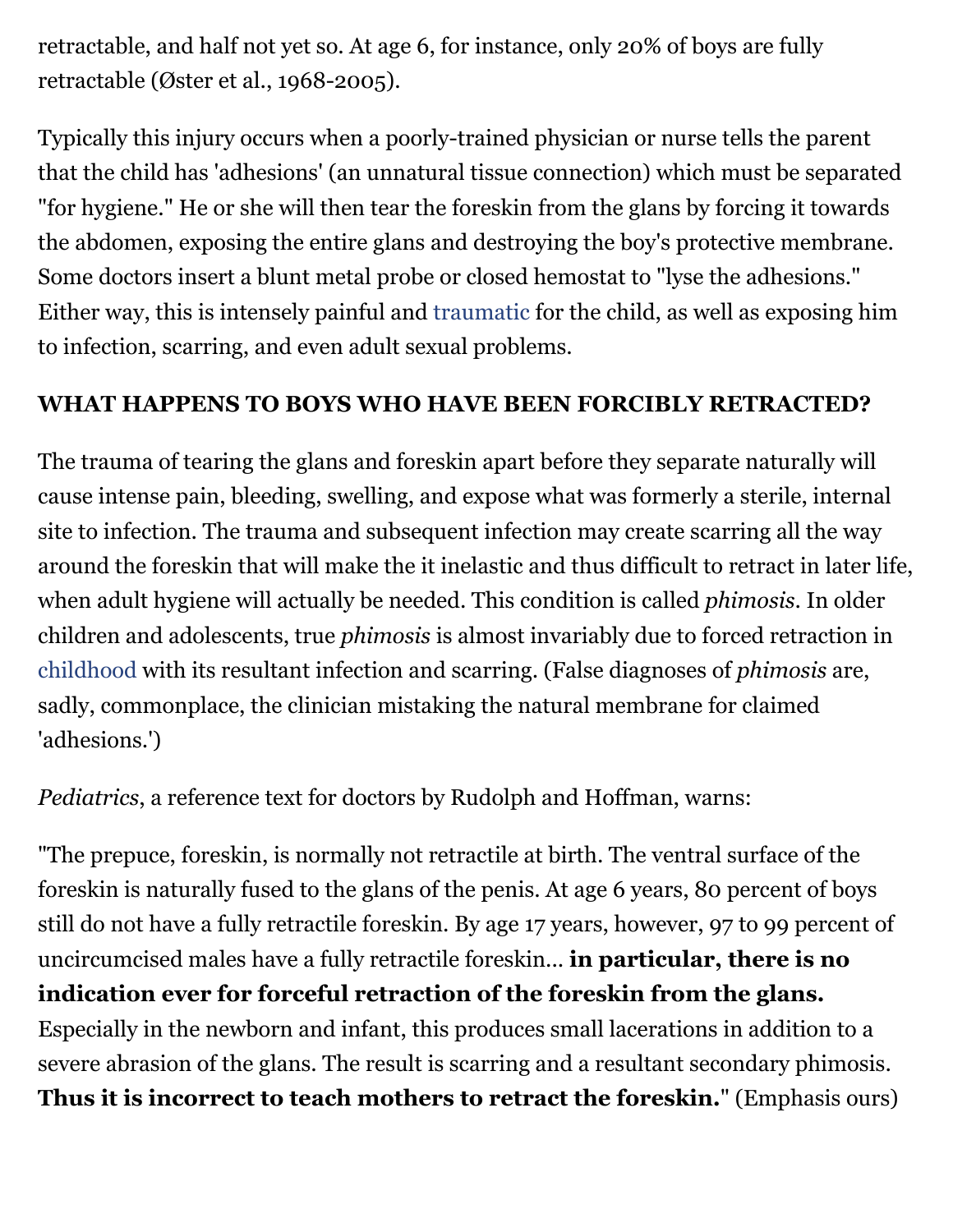#### **WHERE DID THE NOTION OF FORCIBLE RETRACTION ORIGINATE?**

The complete answer is a book-length story of medical ignorance, 'hygiene hysteria,' prudery, even outright cruelty—but a short synopsis is possible.

In the mid-19<sup>th</sup>-century, before doctors discovered germs, they devised a disease theory called 'reflex neurosis.' This theory held that stimulation, (then called 'irritation' or 'neurosis') of sensitive tissue, would cause disease to appear in a distant part of the body (the reflex). As the genitals are intensely sensitive tissue, doctors blamed disease even on innocent touching 'down there.' A refinement of this theory claimed that children touched themselves because smegma, the natural substance that both sexes produce, would sour, become itchy, and draw the child's attention to his (or her) genitalia.

Thus if a boy in 1870 contracted tuberculosis, he was accused of 'irritating' his penis. The solution? Aggressive, regular, internal cleaning -or circumcision. This medical theory was a perfect fit with the sexual mores of the Victorian era. Thus began a hundred-year tradition in English-language medicine of vilifying the genitals, both male and female, as the source not only of disease, but also a potential temptation to offend 'moral hygiene.' Doctors reasoned that rigorous cleaning, drying-up, desensitizing (with acid), or even amputation of genital mucosal tissue (i.e., circumcision) was both a medical and a moral imperative.

*Reflex neurosis* survived in English language medicine until well after germs were discovered in 1879. Even in the 1930s some doctors were still advising [parents](https://www.psychologytoday.com/basics/parenting) to tie scratchy muslin bags on children's fists to discourage even inadvertent genital contact during [sleep.](https://www.psychologytoday.com/basics/sleep) An entire industry of 'anti[-masturbation](https://www.psychologytoday.com/basics/masturbation)' devices for children developed. (Hoag Levins, 1996).

In an influential article in 1949, a British pediatrician conceded the BPL membrane was normal anatomy, but suggested, erroneously, it should disappear by age three years (Gairdner, 1949). This abbreviated and inflexible timetable -to be fair, an incremental improvement on a theory that this membrane was a 'birth-defect'- thrives today, even though modern, evidence-based medicine has shown otherwise, numerous times since 1968: (Øster, 1968; Kayaba, 1996; Cold & Taylor, 1999; Concepción-Morales, 2002;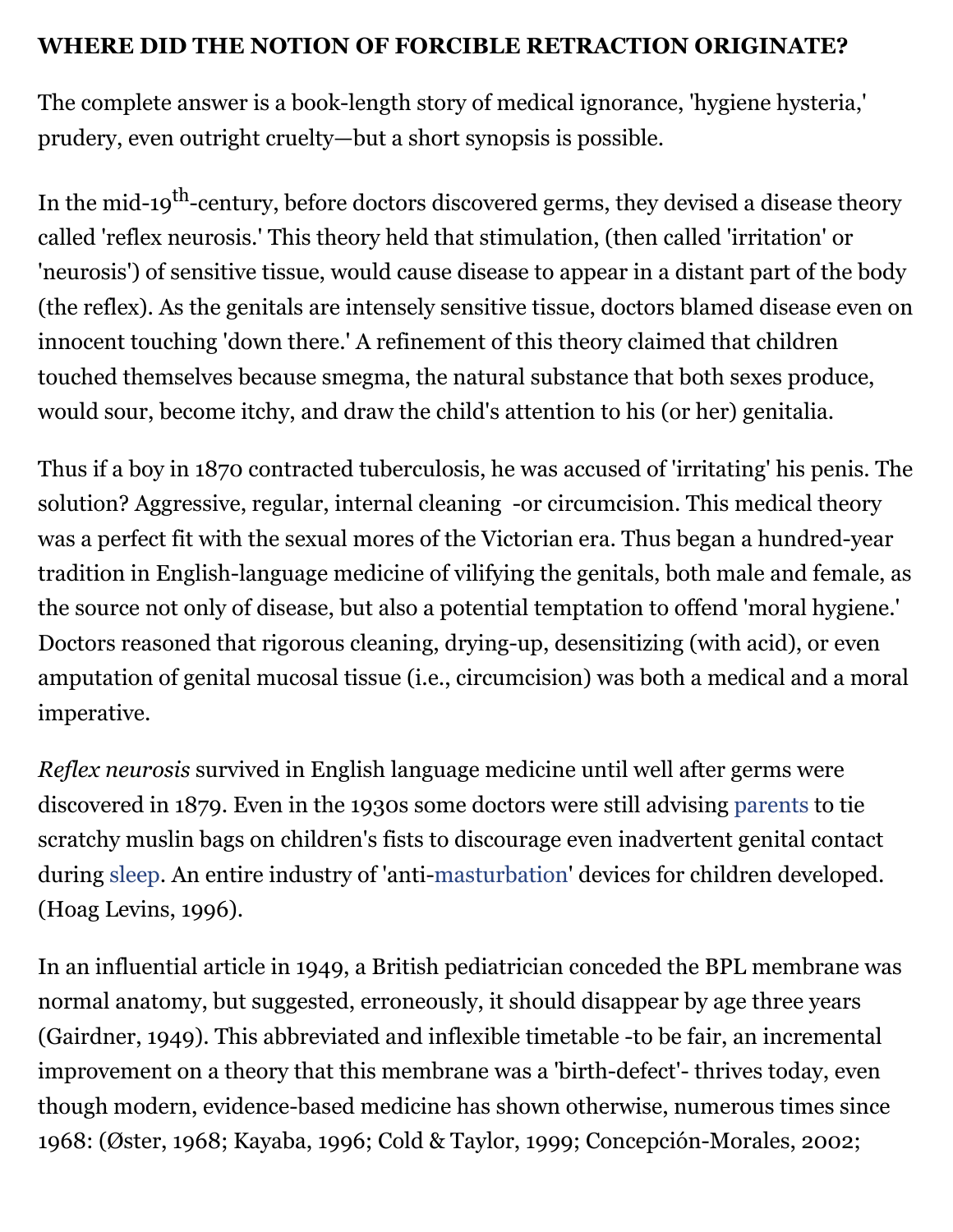Ishikawa, 2004; Agawal, 2005; Thorvaldsen and Meyhoff, 2005, Agawal, Mohta, and Anand, 2005.) To reiterate: we have known for over 40 years that it is normal for the foreskin to not retract in children.

It was once standard English-language medical practice (1870-1980) to forcibly separate the glans from the foreskin, either by the doctor or by the parents on doctor's orders, "a little at each bath." Mothers reported disliking this chore as they knew it was painful. *(cite available)* This pernicious practice is not yet dead, and many grandmothers (and doctors) still cling to it. The American Academy of Pediatrics' has issued a stern (if tardy) prohibition in recent years:

"Until separation occurs, do NOT try to pull the foreskin back - especially an infant's. Forcing the foreskin to retract before it is ready may severely harm the penis and cause pain, bleeding, and tears in the skin. "

...but this warning is widely flouted by many practicing clinicians.

*Reflex neurosis* lives on today in locker room jokes about blindness, insanity, and unusual hair growth caused by touching the genitals. But it also lingers as PFFR, premature, forcible, foreskin retraction.

John V. Geisheker, J.D., LL.M.

George C. Denniston, M.D., M.P.H.

Mark D. Reiss, M.D.

Morris R. Sorrels, M.D.

of Doctors Opposing Circumcision, Seattle

Pediatric consultant: Robert S. Van Howe, M.D., M.S.

[NOTE: References are listed in next post, Why Continue to Harm Boys from Ignorance](https://cdn.psychologytoday.com/blog/moral-landscapes/201110/why-continue-harm-boys-ignorance-male-anatomy) of Male Anatomy?

## **POSTS ON CIRCUMCISION**